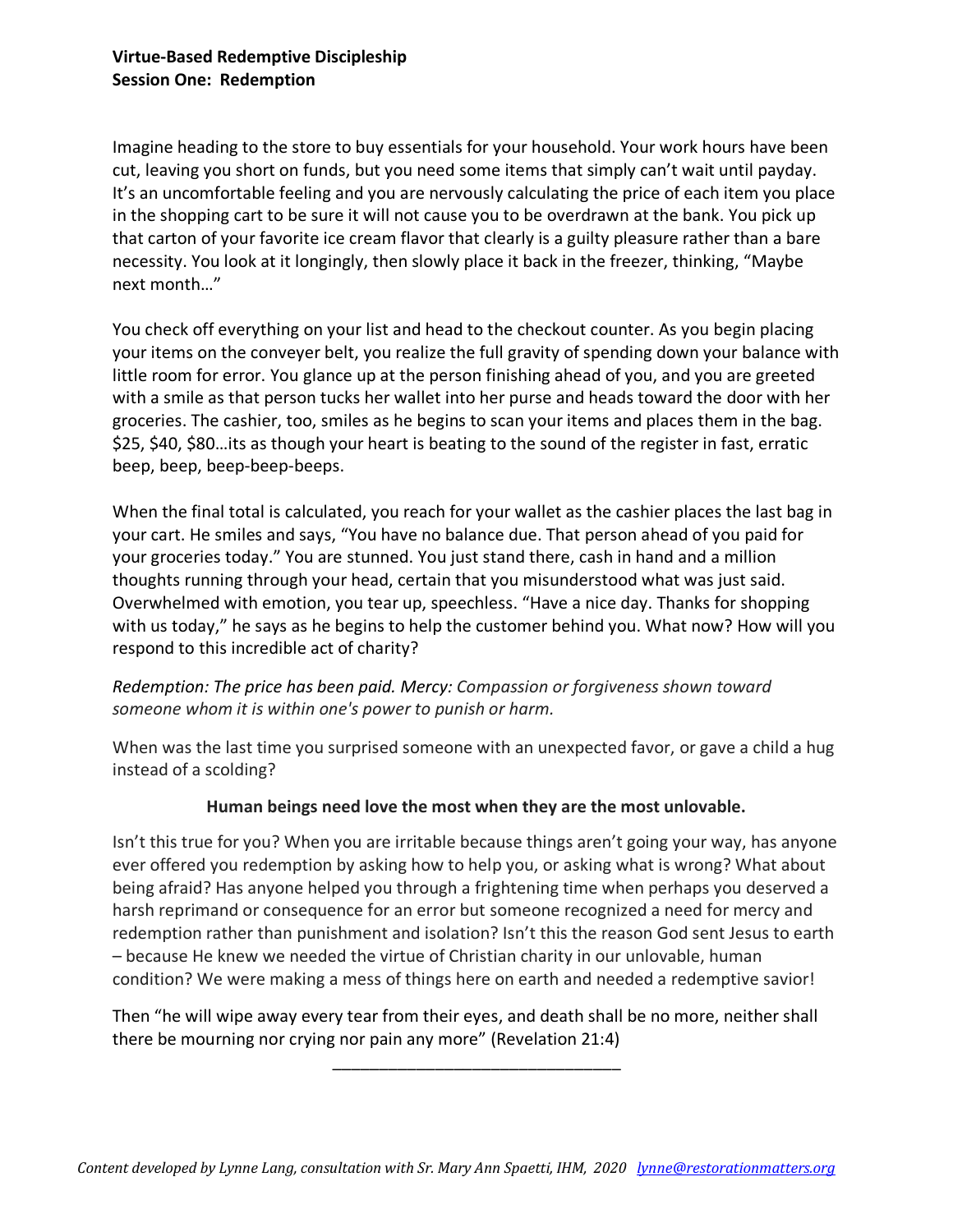# **Virtue-Based Redemptive Discipleship Session One: Redemption**

Consider Zacchaeus, the little man who walked among the wealthy Pharisees. Imagine you had been stealing money from a group of people who planned a gathering for Jesus along his route to Jerusalem (Mark 10.46–11.1), and you were found unfavorable and perhaps hated for your criminal behavior as a tax collector. This describes Zacchaeus. Jericho, a vacationer's dream spot, was an oasis for the wealthy. In fact, Herod built his winter home here. What was this crooked little tax collector doing in their haven? He, in fact, also wanted to see Jesus. He climbed into a tree, perhaps heavy with foliage that could hide him, but could provide a good spot from which to see the distinguished guest in a large crowd.

Zacchaeus, after Jesus shows unimaginable love and mercy, bursts forth with the announcement that he will give half of his goods to the poor and will restore fourfold to anyone from whom he collected more taxes than were owed. This justice is not imposed by Jesus, but rather comes from a converted, transformed heart that experienced deep, redemptive mercy from a loving Jesus. It's the person who paid your grocery tab. He became a convert! (What can you say about "converts" you know in your church?) Our Christian call depends on our Zacchaeus-like response. We, too, must see to it that our response to God's mercy in our lives makes us better for others. Christianity is telling the story over and over again while living a life of ongoing conversion because Jesus has redeemed us.

- **Virtue Connection:** Christian Charity (Divine Love) changes the future because of what happens in the present moment of experiencing love in action. It is the greatest of all virtues, and when virtues become verbs, we see God in the actions that cause a *reaction* within us. When we respond with mercy and redemption, our *re-action* continues the action of that virtue. Virtue, a holy habit that imitates God and leads us to heaven (CCC 1802), changes us from the inside out, and it changes the world around us, always for the good of all.
- **Saints of Virtue:** St. Marie Goretti was recognized for. https://www.youtube.com/watch?v=3TZP1Xa9vys&feature=youtu.be
- **Restorative Connection:** The field of Restorative Practices has application in everyday circumstances, and the story of Zacchaeus stands as a reminder of redemption. To be restorative demands that we give justice – what is due – to others. Justice "disposes one to respect the rights of each and to establish in human relationships the harmony that promotes equity with regard to persons and to the common good." (CCC 1807)

So often we seek revenge, brood over injuries, or hold others hostage with our gossip and unforgiveness. This is contrary to restorative processes and is rejection of our Christian call. Living restoratively, and living like people whose debt has been paid invites our everyday experiences to become moments of transformation and conversion. Think of the Wise Men who were guided by the Star to the infant Jesus – *they went home by another way*. It is also true for us that we must be changed and *take our lives in a new direction* because we are transformed by the power of God's love. We cannot be silenced and are meant to share the Good News with others. This is our call to Evangelization. Zacchaeus knew that this deep love shown by Jesus had to be given